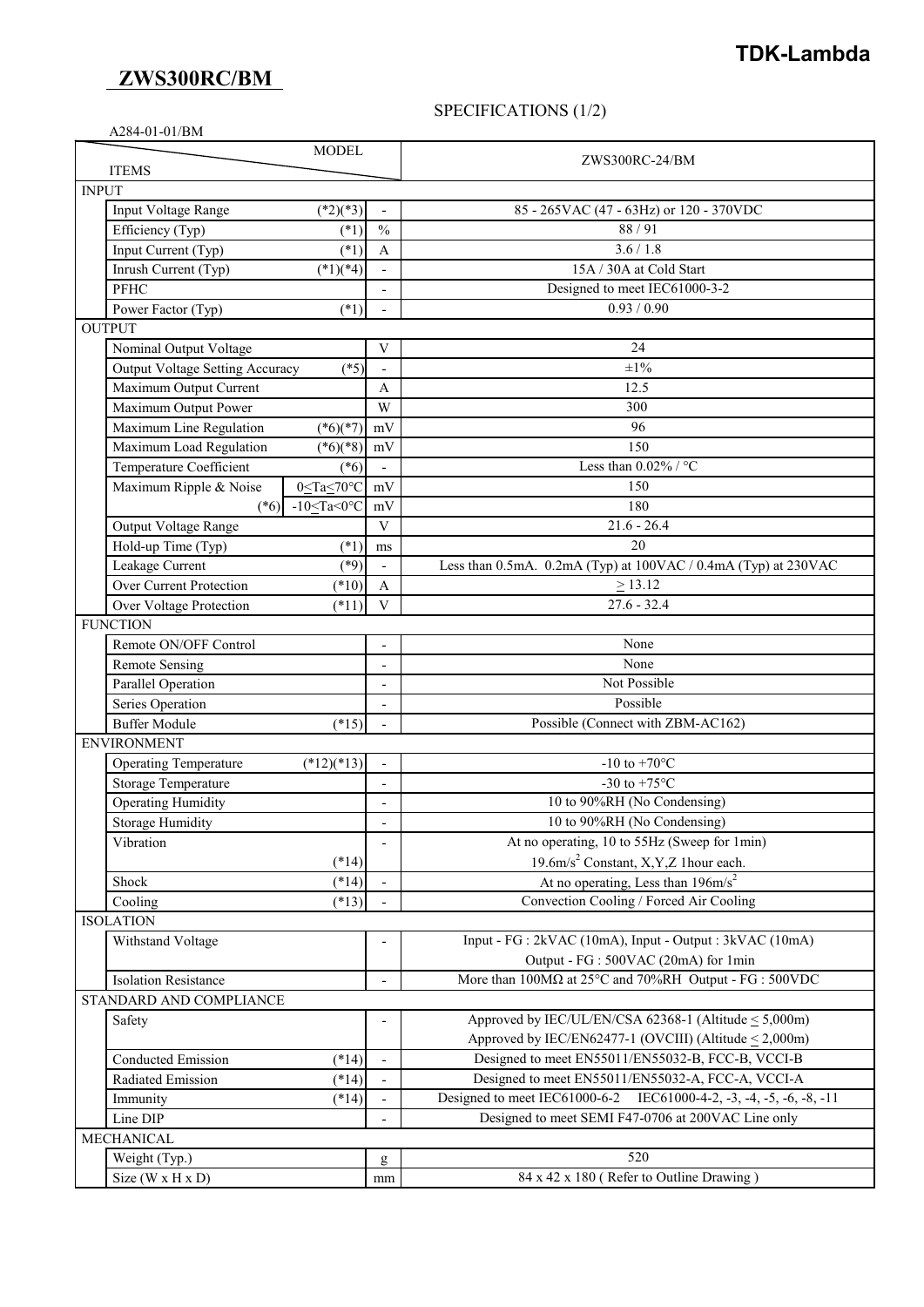## **ZWS300RC/BM**

#### SPECIFICATIONS (2/2)

\*Read instruction manual carefully, before using the power supply unit.

 $=$ NOTES $=$ 

- \*1. At 100VAC/200VAC, Ta=25°C, nominal output voltage and maximum output power.
- \*2. For cases where conformance to various safety specs (UL, CSA, EN) are required, input voltage range shall be from 100-240VAC (50-60Hz).
- \*3. Output derating needed when input voltage less than 90VAC. Refer to INPUT VOLTAGE vs. OUTPUT DERATING (A284-01-02\_ ).
- \*4. Not applicable for the in-rush current to Noise Filter for less than 0.2ms.
- \*5. Output voltage setting at the time of shipment. At 100VAC, nominal output voltage and maximum output current.
- \*6. Please refer to Fig. A for measurement of Vo, line & load regulation and ripple voltage.
- \*7. 90 265VAC, constant load.
- \*8. No load-Full load, constant input voltage.
- \*9. Measured by the each measuring method of UL, CSA, EN (at 60Hz), Ta=25°C.
- \*10. Constant current limit with automatic recovery. Avoid to operate at over load or short circuit condition.
- \*11. OVP circuit will shut down output, manual reset (Re power on).
- \*12. Convection cooling output derating. Refer to OUTPUT DERATING vs. AMBIENT TEMPERATURE (A284-01-03\_ ). Forced air cooling output derating. Refer to OUTPUT DERATING vs. AMBIENT TEMPERATURE (A284-01-04 ). Load (%) is percent of maximum output power or maximum output current, whichever is greater. It must not exceed its specification and derating.
- \*13. Forced air cooling with air velocity more than 0.7m/sec or 1.4m/sec. (Measured at component side of PCB, air must flow through component side).
- \*14. The result is evaluated by TDK-Lambda standard measurement condition. The power supply is considered a component which will be installed into a final equipment. The final equipment should be re-evaluated that it meets EMC, Vibration and Shock directives.
- \*15. When connect the Buffer module (ZBM-AC162), must derating the maximum output power. Refer to A284-01-50/BM-\_ .

| Fig. A |                                   |
|--------|-----------------------------------|
|        | Measuring Point for               |
|        | Ripple & Noise.<br>150mm          |
|        | Measure by JEITA probe.           |
|        | Bandwidth of Oscilloscope: 100MHz |
|        | $+V$                              |
|        | Load<br>C.                        |
|        | -V                                |
|        | Measuring Point for               |
|        | Vo and Line/Load Regulation.      |
|        | ∩∩                                |

Film Cap.  $0.1 \mu$ F C2 : Elect. Cap. 100 μF